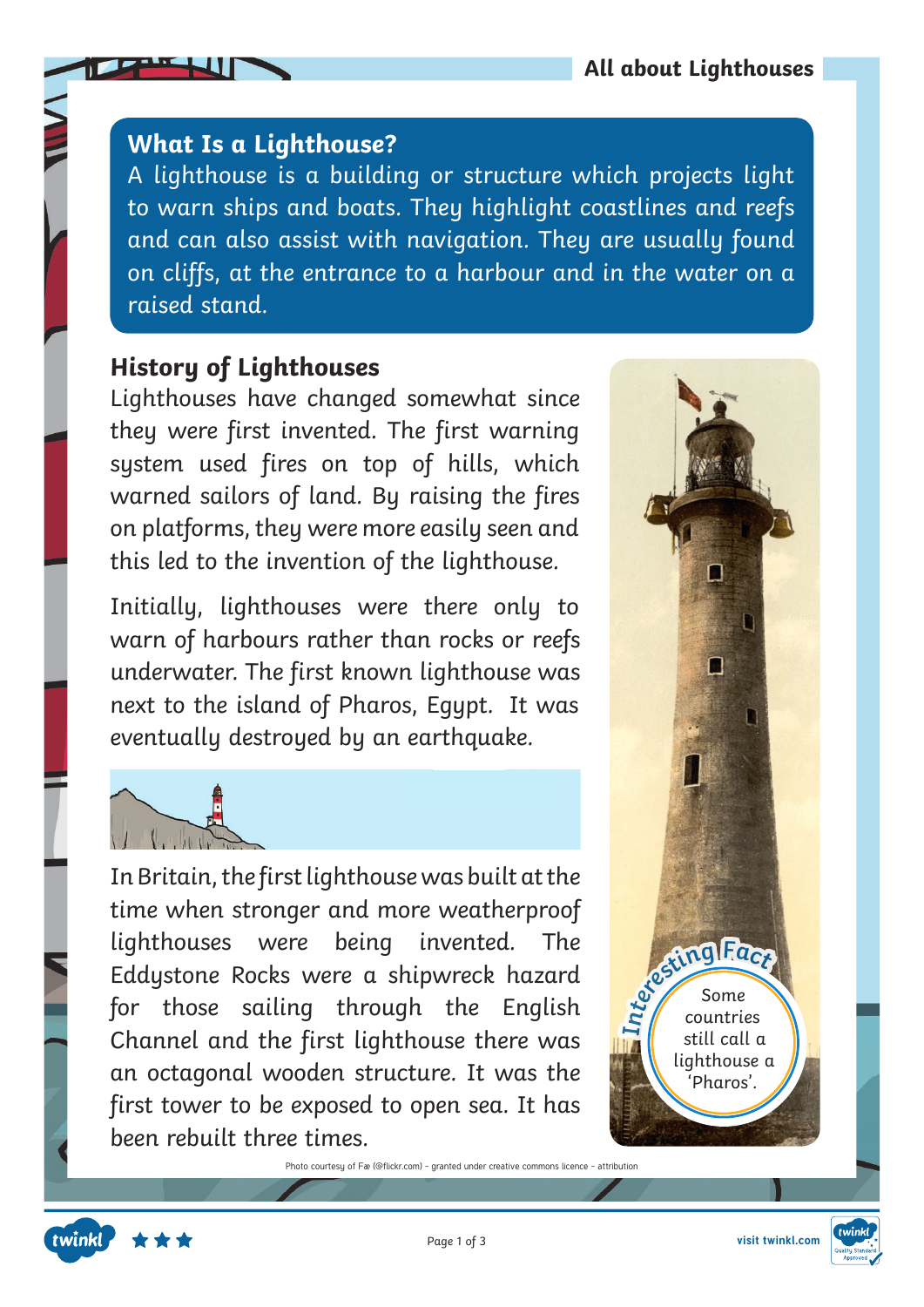## **A Lighthouse**

There are over 100 lighthouses around the UK. Only some of these are still in use due to the expensive upkeep they require. Other navigational systems have also been invented meaning there is less purpose for a lighthouse. However, many seafarers still see a lighthouse as a symbol of hope.

**Lantern Room** – A room at the top of the lighthouse housing a lamp and a lens. It has glass windows so the light can project out.

**Lightning Rod** – Lighthouses are often subjected to storms. A copper rod on the top of the structure aims to take the lightning straight to the ground, to avoid damage.

**Gallery Deck** – A platform that circles the lighthouse just below the lantern room. It allows the lighthouse keeper to clean the windows as well as enabling them to look out to sea.





twinkl

**Lamp** – Where the light comes from. In the past, this may have been oil burning or a candle. Technological advances have provided electricity supplies to lighthouses.

**Lighthouse Keeper** – A lighthouse keeper was somebody who tended to the lighthouse, ensuring the light kept burning and the windows were cleaned. The last manned lighthouse in the UK was in 1998.